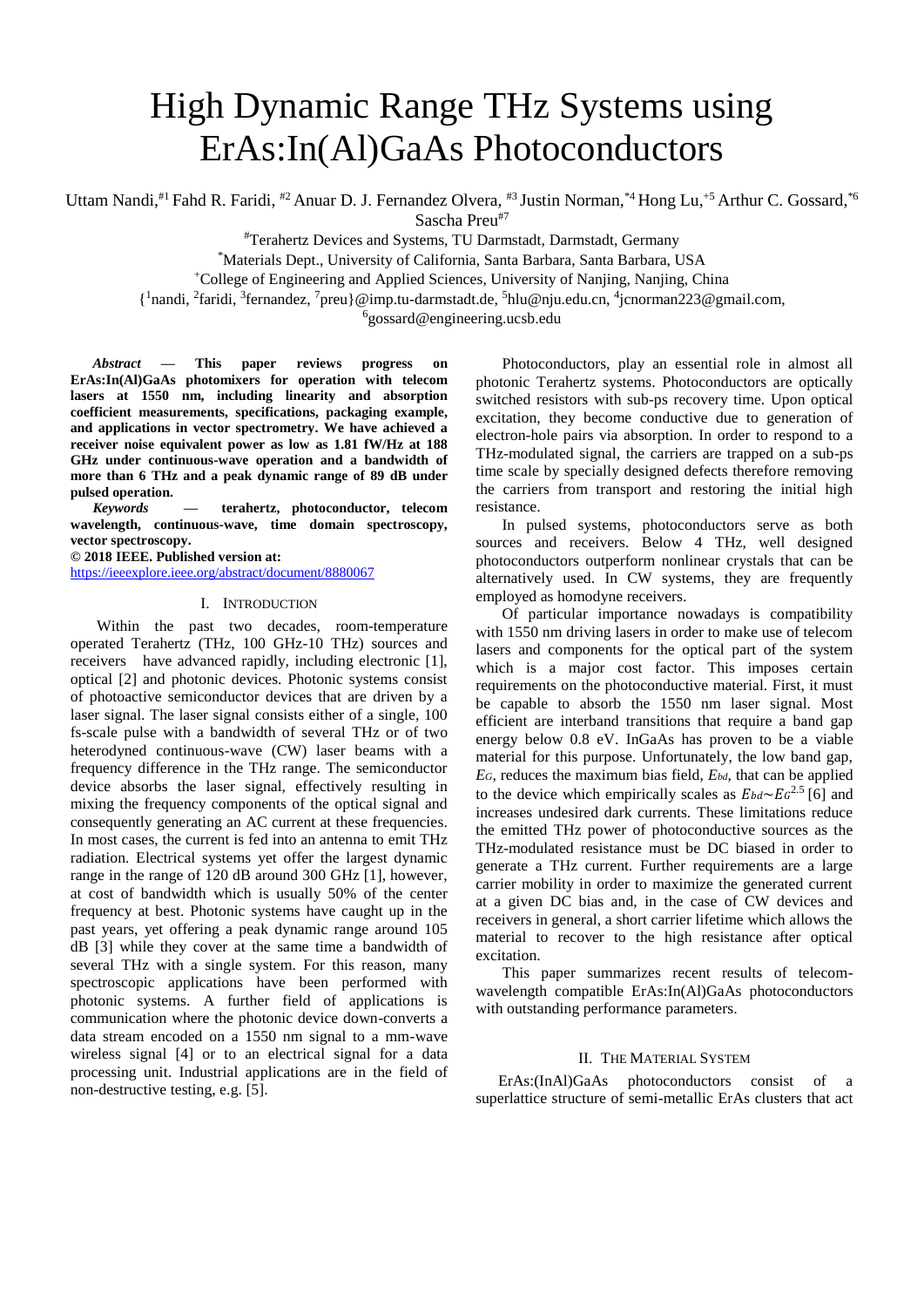as efficient carrier trapping centers and an InGaAs absorber. For sources, InAlAs layers are further included. Typical band structures for sources and receivers are illustrated in Fig. 1 a) and b) respectively. The devices typically consist of 70-100 superlattice periods of the illustrated structures. Further details can be found in [7] and [8]. For both sources and receivers, the absorption takes place in the InGaAs layers. Carriers then drift to the ErAs clusters where they are trapped. For sources, they need to tunnel through adjacent pdoped InAlAs layers with a thickness in the range of 2 nm. These layers assist to improve the device resistance.

Fig. 2 shows the absorption profile of a receiver structure with a thickness of the active layer of 1 μm. The absorption coefficient is around 5500-7100/cm for the telecom wavelength range (1525-1600 nm). The carrier lifetime of the receivers is in the range of 510fs [9], while Al-containing devices feature lifetimes above 1 ps typically.



Fig. 1. a) Typical band structure of an ErAs:In(Al)GaAs source and (b) an ErAs:InGaAs receiver.



Fig. 2. Spectrally resolved absorption coefficient of an ErAs:InGaAs receiver

#### III. RESULTS

Inset of Fig. 3 illustrates a packaging example of an ErAs:In(Al)GaAs photoconductor that is frequently used in experiments. Under CW operation, the receivers feature a measured noise equivalent power (NEP) as low as 1.81 fW/Hz at 188 GHz [10] which increases to about 100 fW/Hz at 1 THz. These data are as recorded and not idealized values. The intrinsic, theoretical NEP limit at 200 GHz is estimated to be in the low aW/Hz range, given perfect THz coupling and negligible external noise contributions [10]. The devices feature a large linearity range. At the maximum available power of a CW system of 150 μW at 200 GHz we did not see any saturation. We did see some saturation for THz powers beyond the several mW level using a backward wave oscillator at 100 GHz, however, the devices tend to take damage at these high power levels. With an ErAs:In(Al)GaAs source, we achieved a dynamic range of 78 dB at an integration time of 300 ms with a laser power of only 26 mW in each photoconductor, i.e. source and receiver [7]. The extrapolated bandwidth is about 3.6 THz. Combined with powerful p-i-n diode-based photomixer sources, peak dynamic ranges beyond 100 dB should be feasible.

Under pulsed operation, ErAs:In(Al)GaAs devices are both excellent sources and receivers. Fig. 3 depicts a measurement with almost 90 dB peak dynamic range and a bandwidth beyond 6.2 THz. The source was composed of 90 periods of 15 nm InGaAs, 1.5 nm InAlAs, 0.8 ML p-deltadoped ErAs, and 1.5 nm InAlAs (Fig. 1a), attached to a 25 μm slotline antenna. The receiver consisted of 100 periods of 10 nm InGaAs, and 0.8 ML p-delta-doped ErAs (Fig.1 b) equipped with a 25 μm H-dipole antenna with a gap of 5 μm. The measurement was taken at a source bias of 150 V, a source laser power of 45 mW and a receiver laser power of 16 mW generated by a fiber-coupled Menlo C-fiber system. At this laser power, the source can be operated with 200 V bias without taking damage, i.e. the presented spectrum is obtained under safe operation conditions.



Fig. 3. Spectrum obtained with only ErAs:In(Al)GaAs photoconductors with fiber-coupled 1550 nm pulses as described in the text. The measurement time was approximately 17 minutes. Inset: APC connectorized packaging example including a 1 cm diameter silicon lens.

# IV. APPLICATION EXAMPLE: 1.5 PORT VECTOR **SPECTROMETER**

This section summarizes recent results of a pulsed 1.5 port Terahertz time domain (TDS) vector spectrometer as discussed in ref. [11], using only ErAs:In(Al)GaAs photoconductors. The setup is illustrated in Fig. 4. The system uses three laser signals that originate from the same oscillator. One signal drives an ErAs:In(Al)GaAs source (Tx), the other two laser signals are guided through a delay stage each and drive two receivers (Rx1, Rx2). Rx1 measures the transmitted THz signal through a sample under test, whereas Rx2 measures the reflected signal. The wire grid polarizers (WGP) are implemented as beam splitters. WGP1 is aligned to  $45^{\circ}$  ( $\sim$ 3 dB loss) with respect to the source polarization while WGP2 is vertical. This way, the reflected signal from the sample is again reflected by WGP1 towards Rx2 with an additional 3 dB loss. The setup is optimized for measuring the refractive index, the absorption coefficient and the thickness of a plane sample by a THz TDS. There is no mechanical measurement of the sample thickness necessary. Fig. 5 illustrates the measurement principle at the example of a high resistivity silicon wafer with a nominal thickness of 500 μm (manufacturer specification).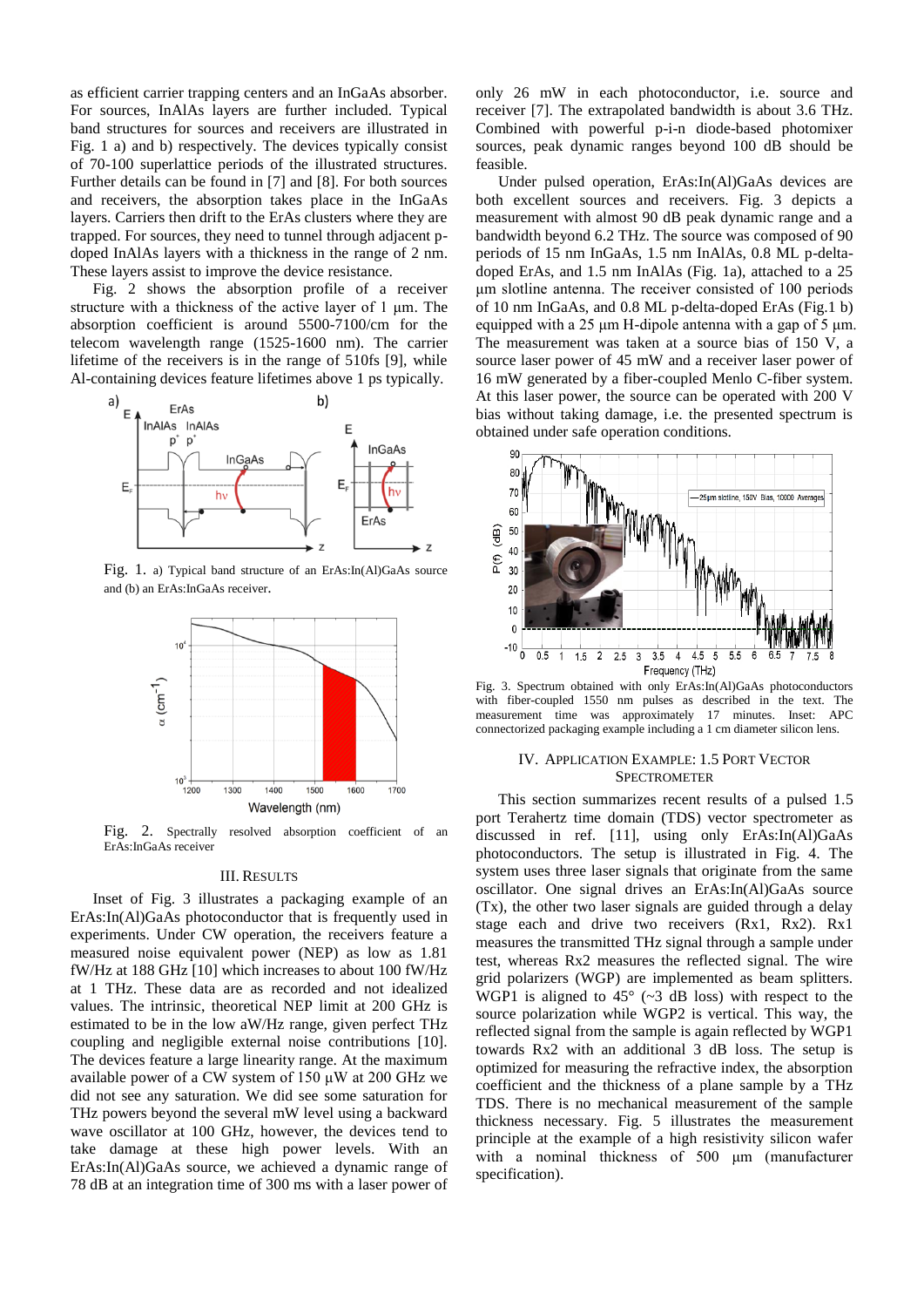The transmission trace (under ambient air) shows a time delay between the pulse recorded with the empty setup (red) and the sample introduced in the setup (blue). The temporal distance between the two main peaks is  $\Delta t = (n-1)d/c$ . where  $\cos$  is the vacuum speed of light, *n* is the refractive index of the material under test and *d* is the mechanical thickness. For simplicity, we assume the refractive index of air to be 1. The distance between the main peak and the first echo in both the transmitted and reflected signal is  $\Delta t_2$  =  $2nd/c<sub>0</sub>$ . Usually the reflection measurement is better suited for lossy samples than the transmission measurement as the echo in the transmission measurement is often hardly visible. Therefore, the data quality is better for a synchronous measurement of *R* and *T*, resulting in reduced errors and larger bandwidth [11]. The equation system for  $\Delta t_1$  and  $\Delta t_2$ allows to solve for *n* and *d* individually. The absorption coefficient can be extracted from the transmission measurement amplitude. As the refractive index and the absorption coefficient may be frequency-dependent, the equation system is numerically evaluated by an algorithm for the frequency range under investigation [11]. For the silicon wafer, we determine a thickness of  $498\pm10$  µm with a higher accuracy than a caliper measurement and in excellent agreement with the thickness of 500 um according to the manufacturer specification. The refractive index is frequency-independent with a value of  $3.25 \pm 0.01$  which is about 5% smaller than the literature value of 3.416. The absorption for the high resistivity silicon wafer is below the resolution limit. Though the presented characterization of a silicon wafer is a simple example, the setup and the algorithm is capable of characterizing more complex structures, including non-reciprocal devices such as isolators [12].



Fig. 4. Schematic of the 1.5 port vector spectrometer setup. Red lines: 1550 nm laser signals, blue: THz path.



Fig. 5. Time domain traces for the transmission (a) and reflection (b).

## V. CONCLUSION

 ErAs:In(Al)GaAs photoconductors are versatile, powerful devices for both TDS and photonic CW systems at a competitive level with the best devices reported so far [3,13]. We have shown a first application of these devices in a 1.5 port vector spectrometer that measures the reflection and transmission synchronously. This improves the data quality and extends frequency coverage as compared to a standard TDS measurement.

#### ACKNOWLEDGMENT

We acknowledge the German Research Foundation (DFG), for funding project 278381540 (REPHCON). This project has further received funding from the European Research Council (ERC) under the European Union's Horizon 2020 research and innovation program (GA No. 713780)

#### **REFERENCES**

- [1] [http://www.vadiodes.com/en/wr3-4vnax,](http://www.vadiodes.com/en/wr3-4vnax) accessed April 23rd 2019
- [2] S.I. Hayashi, K. Nawata, T. Taira, J.I. Shikata, K. Kawase, and H. Minamide, "Ultrabright continuously tunable terahertz-wave generation at room temperature," *Scientific reports* 4, p. 5045, 2014.
- [3] T. Göbel, D. Stanze, B. Globisch, R. J. B. Dietz, H. Roehle, and M. Schell, "Telecom technology based continuous wave terahertz photomixing system with 105 decibel signal-to-noise ratio and 3.5 terahertz bandwidth," *Optics Lett.*, vol. 38, pp. 4197-4120, Oct. 2013
- [4] M. Freire Hermelo, P.-T. Shih, M. Steeg, A. Ng'oma, and A. Stöhr, "Spectral efficient 64-QAM-OFDM terahertz communication link," *Opt. Express*, vol. 25, pp. 19360-19370, 2017.
- [5] M. Stecher, C. Jördens, N. Krumbholz, C. Jansen, M. Scheller, R. Wilk, O. Peters, B. Scherger, B. Ewers, and M. Koch, "Towards Industrial Inspection with THz Systems" in *Ultrashort pulse laser technology* Springer International Publishing, pp. 311–335, 2016.
- [6] J. L. Hudgins, G. S. Simin, E. Santi, and M. A. Khan, "An assessment of wide bandgap semiconductors for power devices," *IEEE Trans. Power Electron.*, vol. 18, pp. 907–914, 2003.
- [7] A.d.J. Fernandez Olvera, H. Lu, A. Gossard, and S. Preu, "Continuous-wave 1550 nm operated terahertz system using ErAs:In(Al)GaAs photo-conductors with 52 dB dynamic range at 1 THz," *Opt. Express*, vol. 25, pp. 29492–29500, 2017.
- [8] U. Nandi, et al. "1550-nm Driven ErAs: In (Al) GaAs Photoconductor-Based Terahertz Time Domain System with 6.5 THz Bandwidth." Journal of Infrared, Millimeter, and Terahertz Waves, vol. 39, pp. 340-348, 2018.
- [9] J. Suen, P. Krogen, S. Preu, H. Lu, A. Gossard, D. Driscoll, and P. Lubin, "Measurement and modeling of ErAs:In0.53Ga0.47As nanocomposite photoconductivity for THz generation at 1.55 μm pump wavelength," *J.of Appl. Phys*., vol. 116, p. 013703, 2014.
- [10] A.d.J. Fernandez Olvera, A. Roggenbuck, K. Dutzi, N. Vieweg, H. Lu, A. C. Gossard and S. Preu, "International System of Units (SI) Noise-Equivalent Power and Responsivity Characterization of Continuous Wave ErAs:InGaAs Photoconductive Terahertz Detectors," *Photonics*, vol. 6, pp. 15 (2019).
- [11] F. R. Faridi, U. Nandi, and S. Preu, "1.5 Port Vector Spectrometer for Terahertz Time Domain Spectroscopy," in *2018 43rd International Conference on Infrared, Millimeter, and Terahertz Waves (IRMMW-THz)*, pp. 1–2, 2018.
- [12] F.R. Faridi and S. Preu, "Characterization of a Terahertz Isolator using a 1.5 port Vector Spectrometer" submitted to the *44th International Conference on Infrared, Millimeter, and Terahertz Waves (IRMMW-THz)*, 2019.
- [13] M. Yahyapour, A. Jahn, K. Dutzi, T. Puppe, P. Leisching, B. Schmauss, N. Vieweg, and A. Deninger, "Fastest Thickness Measurements with a Terahertz Time-Domain System Based on Electronically Controlled Optical Sampling," *Appl. Sciences, vol.* 9, 1283, 2019